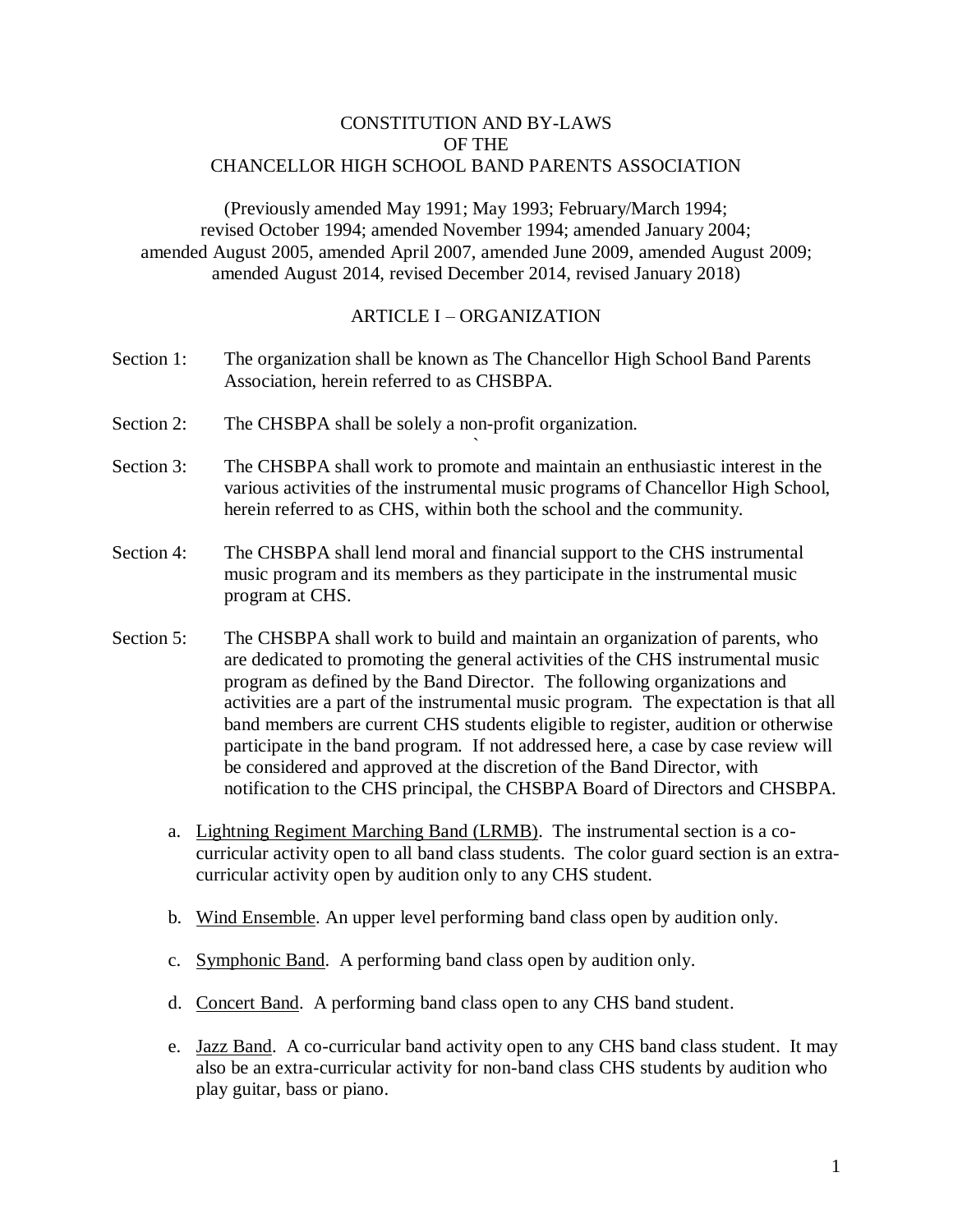- f. Percussion Class. A one or two-year method class for first and/or second year high school percussionists.
- g. Winter Guard. An extra-curricular activity for any CHS student, open by audition only. The Winter Guard performs in contests.
- h. Winter Drum Line. An extra-curricular activity for any CHS student who wishes to participate in a winter competition group. Open by audition only.
- i. Other special ensembles and activities (brass ensemble, trombone quartet, drum line, production auxiliary, etc.) may be organized from year to year at the discretion of the CHS Band Director.
- Section 6: The CHSBPA shall cooperate fully with the CHS instrumental music program, including but not limited to: the band director, musical instructors and the principal of CHS to ensure that the instrumental music program maintains the highest degree of efficiency, quality and integrity.

## ARTICLE II – MEMBERSHIP AND DUES

- Section 1: Membership in the CHSBPA shall consist of regular and associate members.
	- a. Regular members: Any parent or legal guardian of active members of the Chancellor High School Lightning Regiment Marching Band program must become a regular member of the Association. Regular members shall have full rights of CHSBPA membership once dues have been paid.
	- b. Associate members: Alumni and any parent whose student is not in the marching band but is in a CHS music program, shall become an associate member upon payment of \$25.00. Associate members shall not be entitled to vote, hold office, or chair committees.
	- c. Volunteers: Eligibility is contingent upon meeting all mandatory Spotsylvania County School system volunteer requirements and the approval of the Band Director and the CHSBPA Board of Directors. Volunteers are needed to support the CHSBPA goals by donating time and/or services to the music programs.
- Section 2: During the fall marching band season, there shall be an annual recruitment night. This purpose of this recruitment will be to encourage rising 9th graders (current 8th graders) to join the music programs offered at Chancellor High School for the following season.
- Section 3: From the May and June rookie camps through the date of commitment form deadline, there shall be an annual student membership drive.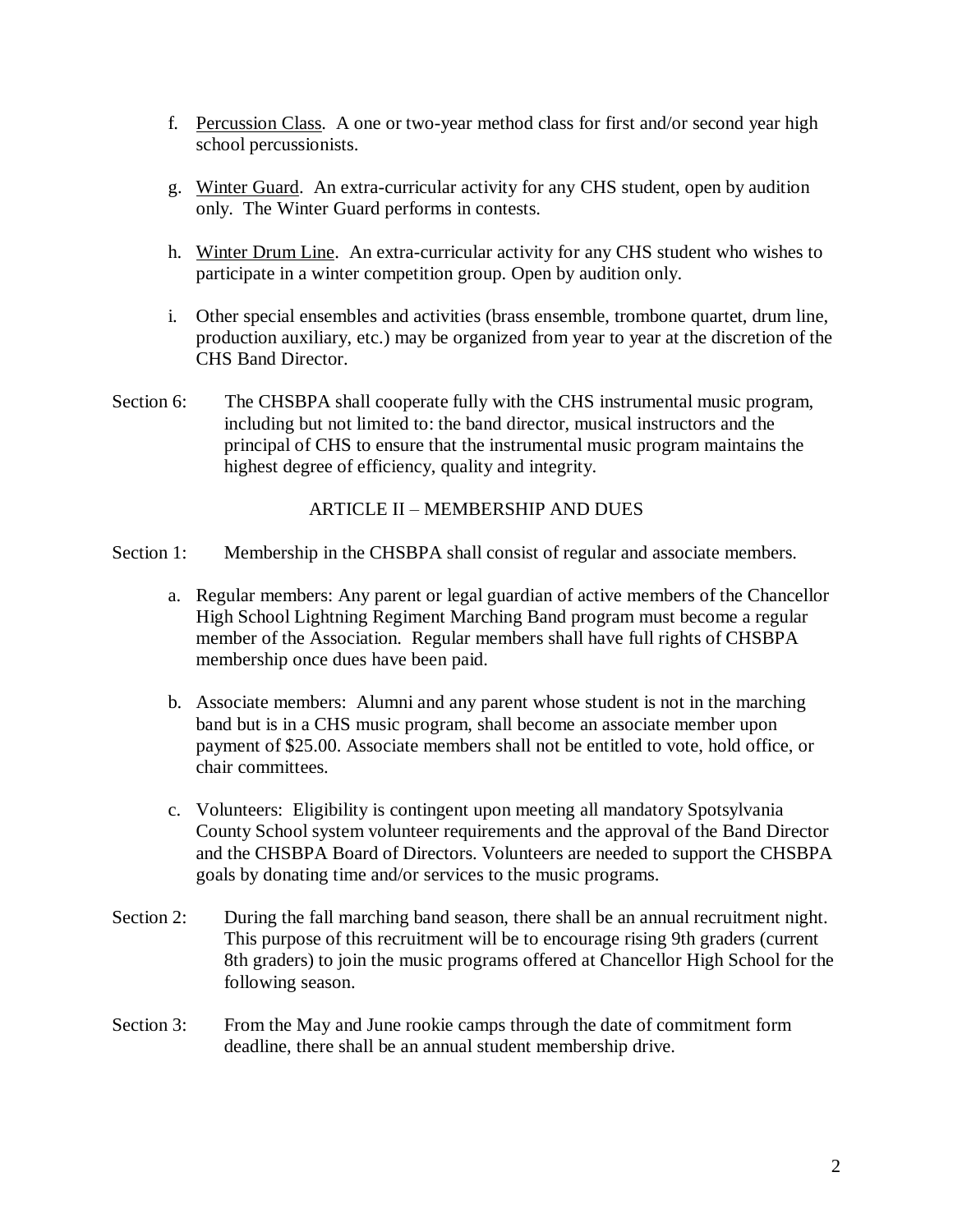Section 4: Membership dues are assessed per family and paid annually. Every family must sign a contract detailing payment schedule. Membership dues are non-refundable and cannot be fundraised.

## ARTICLE III – OFFICERS AND DUTIES

- Section 1: The eight officers of this CHSBPA shall be President, Vice-President, Secretary, Treasurer, Assistant Treasurer (Student Accounts), Webmaster, Lobbyist and Freshman Representative. Each officer shall be the parent or legal guardian of an active member of the CHS instrumental music program during the tenure of his/her office.
- Section 2: The President shall appoint a Nominating Committee consisting of association members at the November general membership meeting each year. The Nominating Committee shall provide a complete slate of officers to the President prior to the January general membership meeting. This proposed slate of officers shall be announced, but not voted upon, at the January meeting.
- Section 3: The officers will be elected at the February general membership meeting. Additional nominations for each office may be made from the floor. It shall take a majority vote of those members present and voting in a general meeting in which a quorum (see Article V Section 3) is present to elect the officers. The officers-elect will be installed and assume office at the last board and general membership meeting of the academic year. The time between February and May will be used as transition.
- Section 4: All officers are required to attend the Board of Directors and general membership meetings as scheduled. If an officer misses more than two meetings without acceptable reasons as determined by the Board of Directors, that officer shall be replaced following the procedures for filling a vacancy in any office as stated in Section 5.
- Section 5: Should a vacancy occur in any office, the remaining members of the Board of Directors shall nominate a person to serve for the unexpired term. The vacancy shall be filled by election at the next regular general membership meeting. A vacancy in the office of President shall be filled by the Vice-President until such election can be held.
- Section 6: Duties of the CHSBPA officers shall be as follows:
	- a. The President shall preside at all meetings of the CHSBPA, appoint all committees, and shall be an *ex officio* member of all committees except the Nominating Committee.
	- b. The Vice-President shall assume all duties of the President in his/her absence, and shall have overall responsibility for directing all fund-raising activities.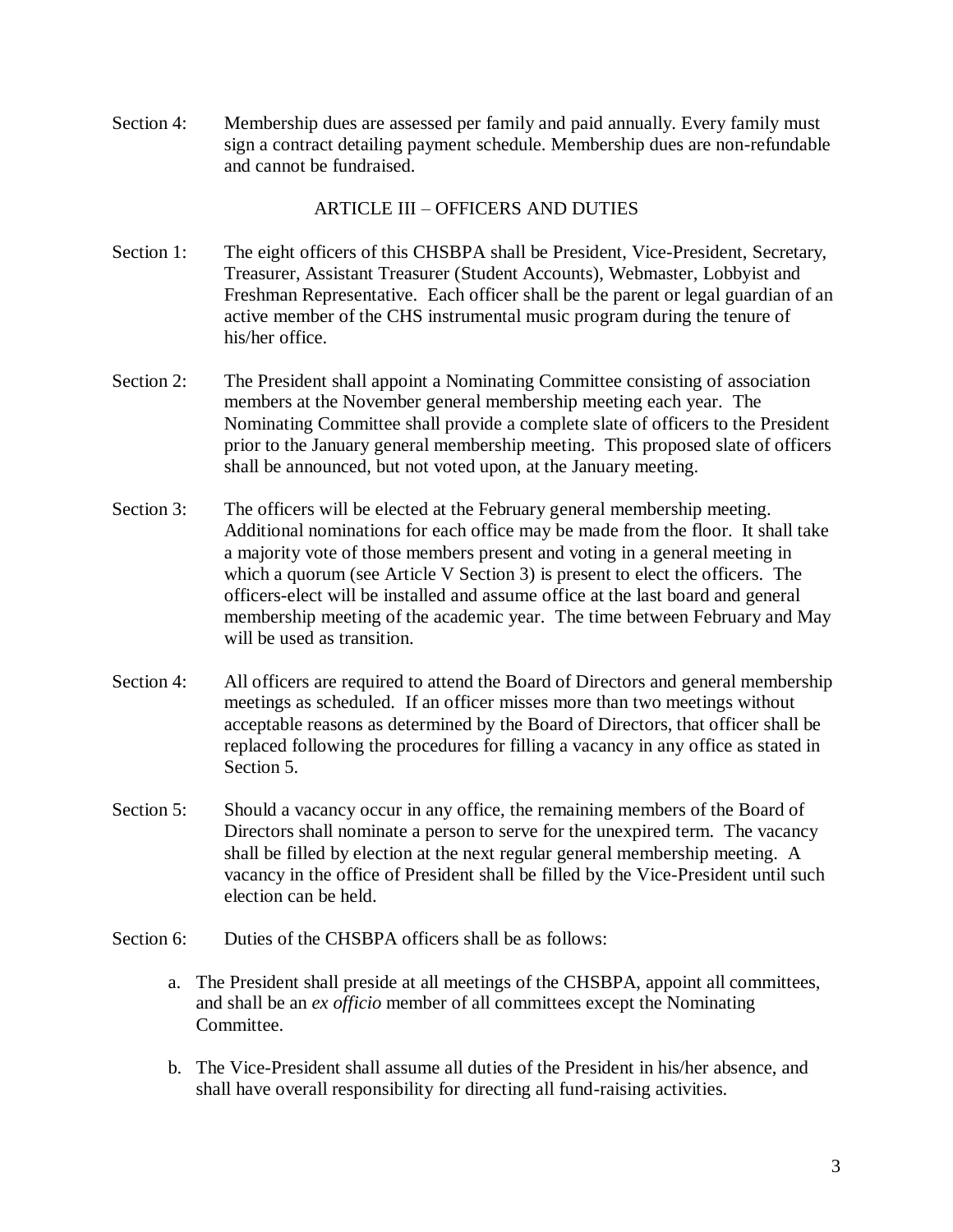- c. The Secretary shall keep the records and minutes of all meetings, post meeting minutes on the association's web site, and attend to all correspondence for the CHSBPA.
- d. The Treasurer shall handle all monies, pay bills, complete and file all necessary financial records and forms. In his/her absence the Assistant Treasurer shall perform these duties. The President shall be authorized to perform these duties in the absence of both the Treasurer and Assistant Treasurer.
- e. The Assistant Treasurer (Student Accounts) shall maintain all student and parent accounts. Whenever possible, it is beneficial if the Student Accounts Treasurer is the parent of a student *younger* than the son/daughter of the Treasurer.
- f. The Webmaster shall be responsible for the maintenance of the CHSBPA website, all CHSBPA social media accounts (Facebook, Twitter, Instagram, etc.) as well as other electronic information sites (i.e. sign-up boards, photo-sharing sites, etc.) at the direction of the Board of Directors.
- g. The Lobbyist shall attend School Board and Board of Supervisors meetings where issues of importance to the CHS instrumental music program are scheduled to be discussed. No later than the next Board of Directors meeting, the Lobbyist shall report any, and all, relevant discussions or topics, to the board.
- h. The Freshman Representative is the main point of contact for incoming freshman parents. The Freshman Representative will answer questions and provide information concerning the workings of the Chancellor High School Band Parents Association.

### ARTICLE IV – BOARD OF DIRECTORS

- Section 1: The purpose of the Board of Directors shall be to administer the business of the CHSBPA.
- Section 2: The voting of the Board of Directors shall be the eight association officers as detailed above, and the Band Director(s). The freshman parent representative shall be elected from among volunteers during the June "new band parent meeting", and shall begin serving on the Board at its next regular meeting. The LRMB (Student) Band President shall act as a non-voting liaison between the board and the LRMB.
- Section 3: The Board of Directors shall have a quorum with six of nine voting members present.
- Section 4: All meetings of the Board of Directors may be attended and observed by members of the CHSBPA, however, the general members shall have no vote or voice in the proceedings. Any regular member of the CHSBPA may be permitted to make a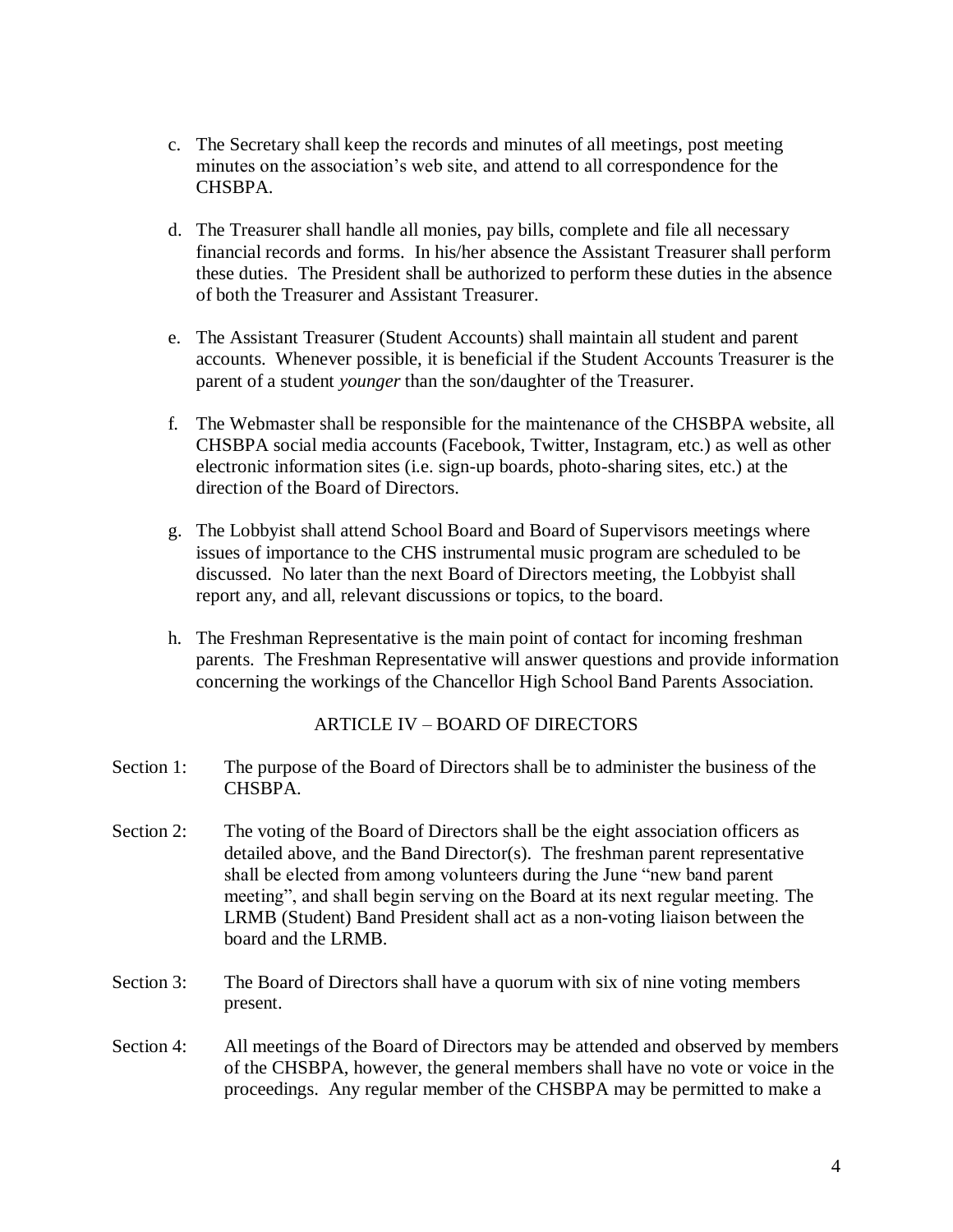presentation to the Board of Directors provided that a request for such presentation is received in writing from the member fourteen (14) days prior to the scheduled meeting, and approved by the president, at least one week (7 days) prior to the scheduled meeting of the Board.

- Section 5: The minutes of all Board of Directors meetings shall be made available to CHSBPA general members either by providing copies to those members present at the next regularly scheduled general member meeting or by posting the meeting minutes on the CHSBPA web site.
- Section 6: A joint Board of Directors meeting between the incoming and outgoing officers shall be held after elections and before the final general membership meeting. The purpose of the meeting is to coordinate the ongoing activities and the exchange of duties.

### ARTICLE V – MEETINGS

- Section 1: The Board of Directors shall meet sufficiently in advance of all general membership meetings in order to allow preparation and consideration of agenda items for the next general membership meeting. The scheduling of these Board of Directors meetings shall be at such times so as to ensure the greatest attendance by board members.
- Section 2: Special meetings may be called by the President or by the Vice-President in the absence of the President with reasonable notice being given to the CHSBPA membership.
- Section 3: Twenty (20) voting members or twenty percent (20%) of the voting CHSBPA membership, whichever is greater, present at a meeting shall constitute a quorum. Only members in good standing shall be permitted to vote. Members will cast one (1) vote per family on each motion or item of business voted upon at general membership meetings.
- Section 4: The President shall preside over all Board of Directors and general membership meetings. In his/her absence, the Vice-President shall preside. If neither of these officers is present, the Treasurer shall preside. In the absence of all officers, the Band Director shall preside over the meeting.

### ARTICLE VI – COMMITTEES

- Section 1: The following standing committees shall be appointed each year by the president of the CHSBPA:
	- a. Chaperone Committee
	- b. Pit Crew
	- c. Concession Committee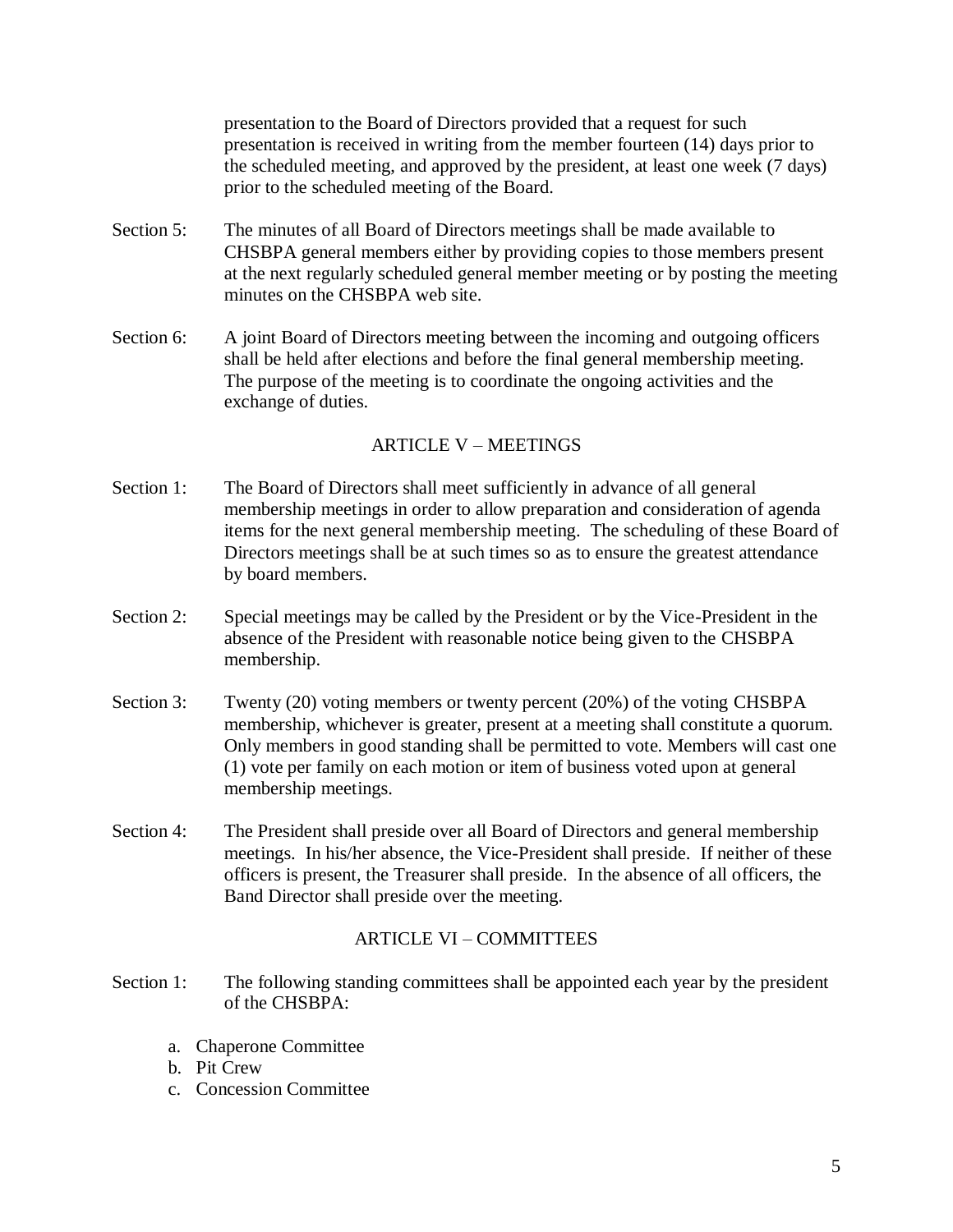- d. Fundraising Committee
- e. Hospitality Committee
- f. Scholarship Committee
- g. Memory Book Committee
- h. Financial Review Committee (See Article VIII, Section 1)
- i. By Law Committee (See Article IX, Section 2)
- Section 2: Duties of the committee shall be hereinafter indicated:
	- a. The Chaperone Committee shall prepare a master list of all parents or legal guardians who are willing to serve as chaperones for instrumental music program activities. This list shall be submitted to the Band Director for approval. Thereafter, a list of chaperones will be submitted to the Band Director for each instrumental music program trip for approval. The committee will then notify those parents who have been selected to chaperone a given event. Chaperones shall accompany band students to and from events/competitions. Chaperones shall also verify that all students are in full uniform prior to each scheduled event.
	- b. The Pit Crew shall be responsible for providing equipment transportation, supervision of loading and unloading all equipment, moving equipment on and off of the performance area and safeguarding vehicles and equipment at each event. For safety and backup driver capability, to the maximum extent possible, each trailer pulling vehicle will consist of two (2) qualified drivers. Minimum qualifications include, but are not limited to: a current valid DMV license and ability to pull a trailer.
	- c. The Concession Committee shall be responsible for operating the concessions adjacent to the field house or outside the gymnasium for all home varsity and junior varsity football, basketball and soccer games as requested.
	- d. The Fundraising Committee shall plan and schedule fundraising activities for the school year. The Vice-President shall serve as chairperson of this committee. At the August CHSBPA general membership meeting, the committee will present a tentative calendar of fundraising events planned through the summer and the following year. Fundraising activities must be understood and approved by the CHS Principal.
	- e. The Hospitality Committee shall plan and organize all social events of the instrumental music program including but not limited to: securing event locations, setting event times, securing guest speakers and emcees, planning the band banquet, coordinating winter showcase, coordinating band camp meals, and any other social events as needed. The hospitality committee must also notify members of the scheduled activities.
	- f. The Scholarship Committee shall solicit and collect all scholarship applications and essays of students interested in the CHSBPA scholarship. This committee may use the Standing School Scholarship Committee to aid in judging these applications. No senior parent shall serve on this committee.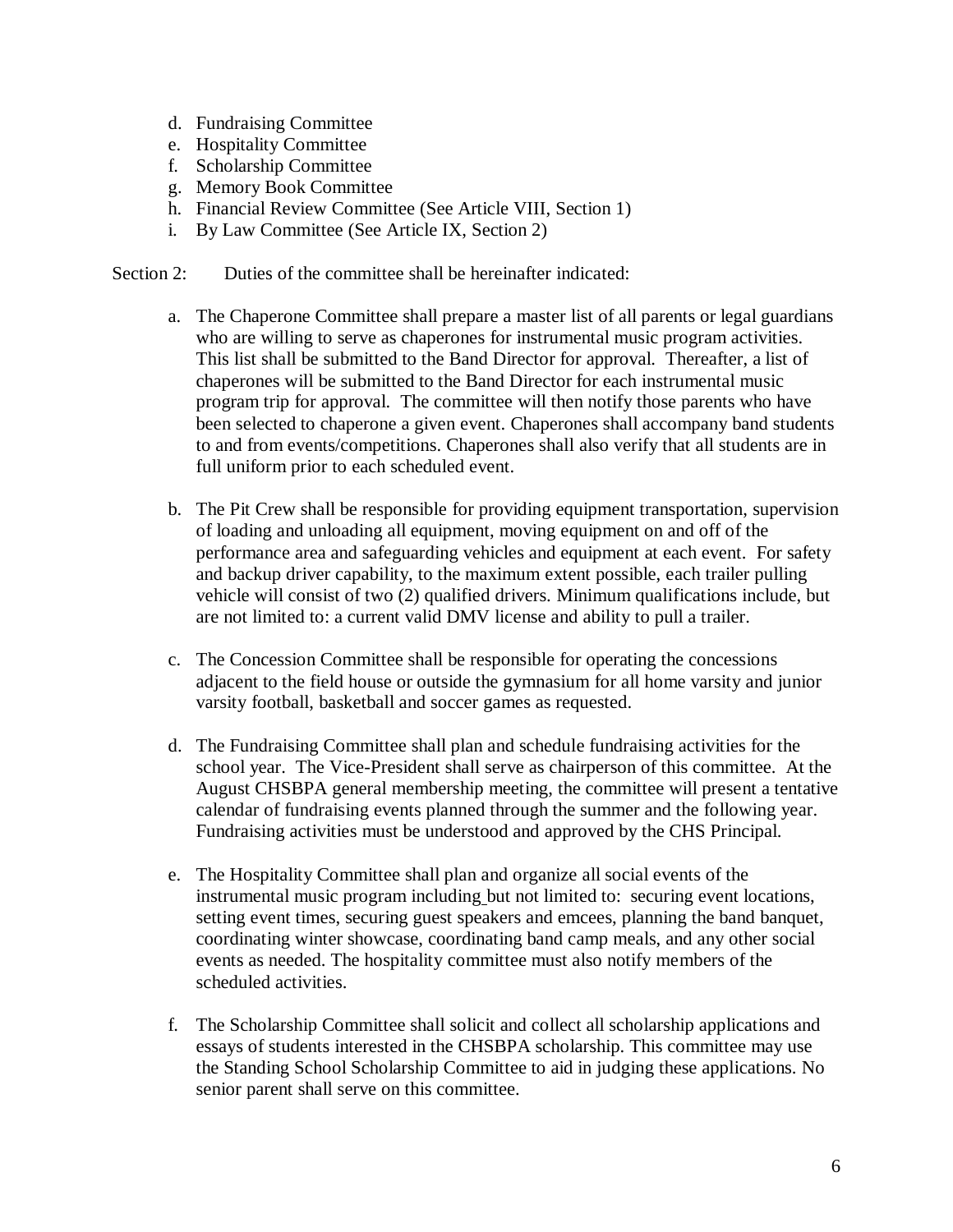g. The Memory Book Committee shall take and/or collect photographs during the band season for inclusion in the Memory Book to be published at band year's end. All CHSBPA members will be provided the opportunity to contribute photos for the project. The memory book committee shall present a true and accurate representation of the Memory Book to be published, to the Board for review, prior to "going to print" and publication.

# ARTICLE VII – DISBURSEMENT

- Section 1: The Treasurer shall make disbursements as authorized by the Board of Directors.
- Section 2: All disbursements must be made by check. The Treasurer, the Assistant Treasurer, and the President shall be authorized to sign checks. Any reimbursements must be accompanied by a receipt and request form.
- Section 3: The Treasurer, the Assistant Treasurer, and the President shall be bonded for an amount as determined by the Board of Directors.
- Section 4: All matters concerning the disbursement or commitment of CHSBPA funds of less than five hundred dollars (\$500.00) per item shall be decided at the Board of Directors meetings with a quorum present. Expenditures of three hundred dollars (\$300.00) or less may be authorized by the President.
- Section 5: All matters concerning disbursement or commitment of CHSBPA funds of greater than five hundred dollars (\$500.00) per item as recommended by the Board of Directors shall be decided at the general membership meeting with a quorum present.
- Section 6: The only exception to Section 4 and 5 shall be that during the month of, July (when the CHSBPA does not hold a regular meeting), the Board of Directors shall be allowed to make all necessary disbursements or commitments of the CHSBPA funds, in the best interest of the CHSBPA members, and the instrumental music program students. The Board shall report to the general membership at the September meeting all such disbursements or commitments of the CHSBPA funds in a report setting forth each disbursement and/or commitment, its purpose, and the dollar amount involved. In unique circumstances, by unanimous approval of the Board of Directors, the Board may take action upon special issues when a general membership meeting is not possible. In unique situations concerning travel, health, and/or safety, electronic means may be utilized to obtain a unanimous board approval.

ARTICLE VIII – ANNUAL AUDIT AND FINANCIAL REPORTS

Section 1: A Financial Review Committee (FRC) shall consist of a chairperson and two additional members who are not members of the Board of Directors. The FRC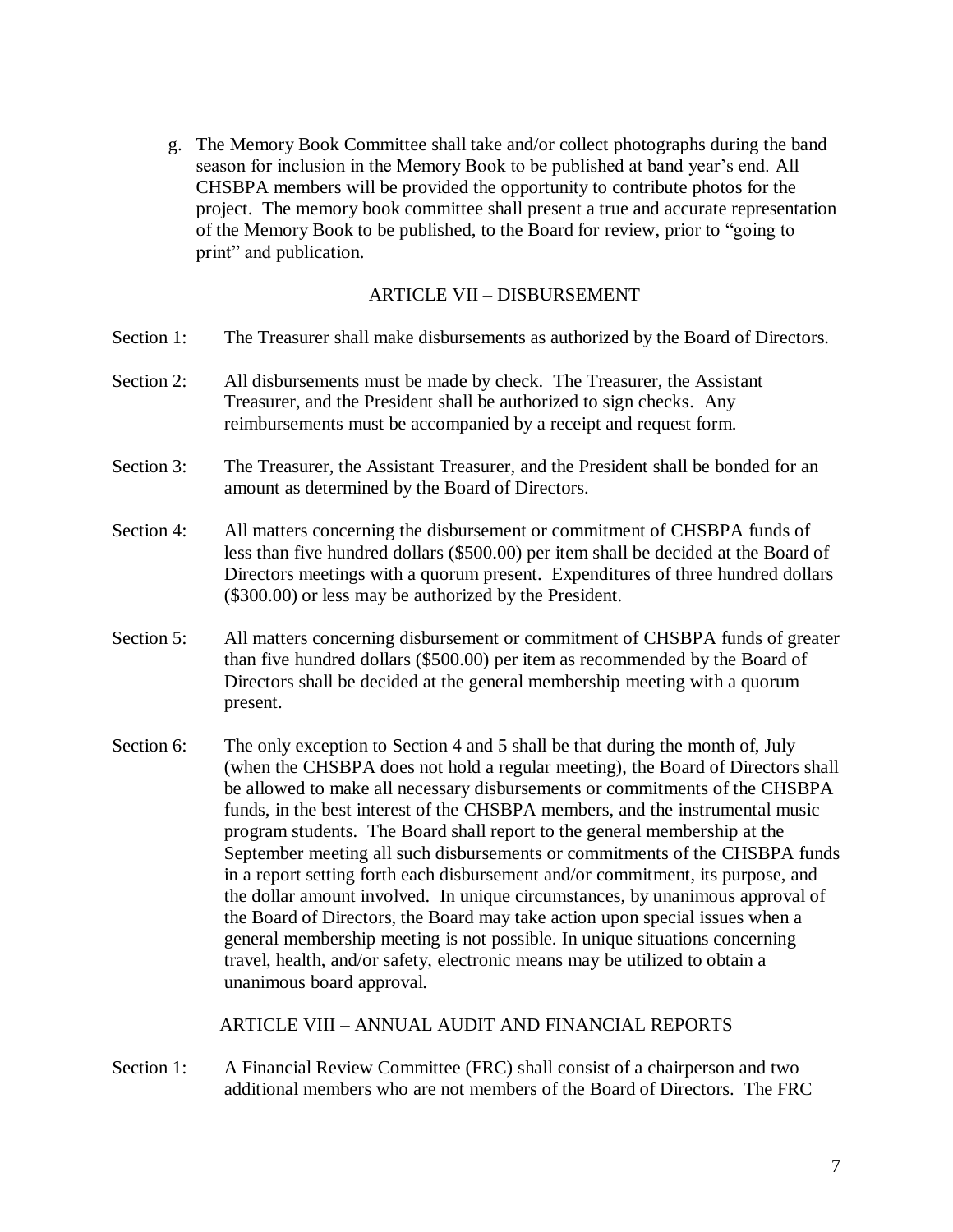shall be appointed by the President in June for the period of one fiscal year from 1 July  $-30$  June. The first task for the FRC is to conduct the review of the financial records of the CHSBPA after the end of the fiscal year. The review will be presented to the Board of Directors for action or approval in August for submission to the CHS Principal (bookkeeper) no later than 31 August. The President shall present the report of the financial condition of the CHSBPA to the members at the September general membership meeting. The FRC will then conduct quarterly reviews, present them to the Board of Directors which will take appropriate action on information presented and close out each fiscal quarter, except for the fourth quarter. The new FRC will review the fourth quarter financial records and submit the annual report with the previous three quarterly reports as enclosures to the Board of Directors. The final FRC report will be the basis of the submission to the CHS Principal (bookkeeper). [Dec 2014 revision]

- Section 2: The Treasurer shall prepare a financial report at the end of the fiscal year and at the close of his/her term of office and file copies of these reports with the Board of Directors. The Treasurer's Semiannual Financial Reports shall become part of the CHSBPA permanent records.
- Section 3: When a new Treasurer is elected, the outgoing Treasurer shall continue to work with the newly elected Treasurer through the end of the fiscal year and shall assist the new Treasurer in the preparation of any financial reports during the remainder of that year.

### ARTICLE IX – AMENDMENTS

- Section 1: The Constitution and By-Laws of the Association may be amended by two-thirds (2/3) vote of the membership present and voting at any regular meeting for which a quorum (Twenty (20) voting members or twenty percent (20%) of the voting CHSBPA membership) is present. The amendment must have been presented in writing or made available by electronic means no later than the previous general membership meeting of the CHSBPA.
- Section 2: The Constitution and By-Laws shall be reviewed at least every three years by a committee appointed by the president.
- Section 3: There shall be no carry-over motions to amend the Constitution and By-Laws from one school year to the next school year.

### ARTICLE X – RULES OF ORDER

- Section 1: Except as provided in this article, parliamentary procedure shall be governed by the latest edition of "Robert's Rules of Order".
- Section 2: Any member desiring the floor shall rise and address the presiding officer.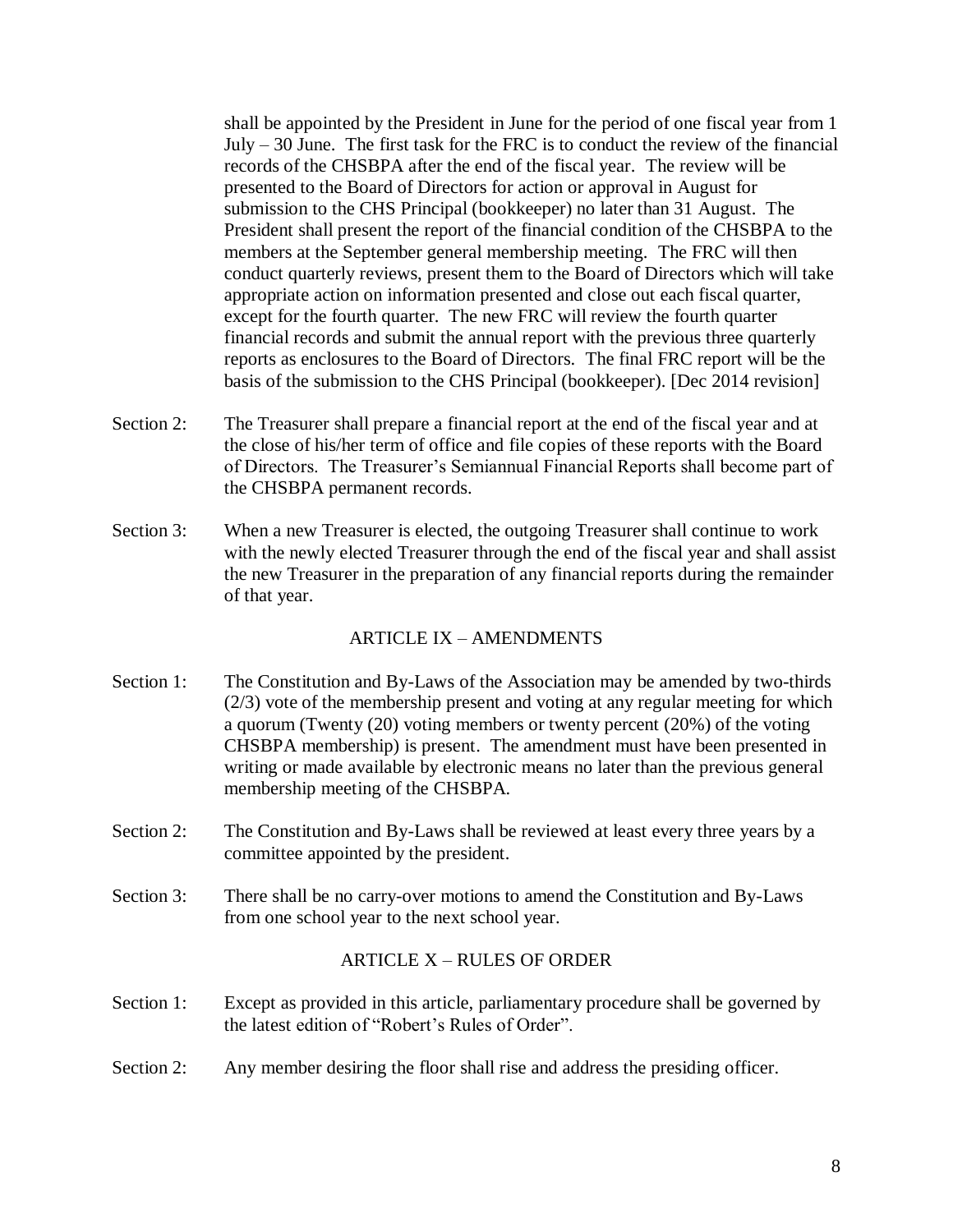- Section 3: Any member shall not speak until recognized by the chair. A maximum of five (5) minutes shall be allowed each speaker. This time may be extended at the discretion of the presiding officer.
- Section 4: No member who has spoken on a question shall again be entitled to speak on the same question if the floor is requested by a member who has not previously spoken on that question.
- Section 5: When a point of order is raised, the person having the floor shall be seated until the point of order is acted upon by the presiding officer.
- Section 6: No motion shall be amended more than twice.
- Section 7: A motion to reconsider a question must be made by a member who voted with the prevailing side.
- Section 8: A motion to table a question shall not be subject to amendment or debate. When a motion is tabled, it shall not be considered again in the same meeting unless so provided for in the motion to table.
- Section 9: The approval of two-thirds  $(2/3)$  of the members present and voting shall be required in order to dispense with any or all of the Rules of Order for that particular meeting.

# ARTICLE XI – DISBANDMENT

- Section 1: The CHSBPA shall disband when the organization no longer wishes to follow the objectives of the Constitution and By-Laws, or when no parents will consent to serve as officers of the CHSBPA.
- Section 2: In case of disbandment, all funds shall be turned over to the CHS band account to be used as determined by the principal and Band Director.

# ARTICLE XII – GENERAL POLICIES

- Section 1: All students must fulfill the basic requirements as stipulated by the Spotsylvania County School Board in order to participate in any extra-curricular or cocurricular instrumental music program activity.
- Section 2: All students must adhere to the CHSBPA fund-raising guidelines in order to participate in any of the CHSBPA fund-raising projects.
- Section 3: Parents or legal guardians must sign the permission form for their child to participate in any fund-raising activity. Parents or legal guardians must also assume liability for the payment of all monies due from fund-raising projects participated in by their children.